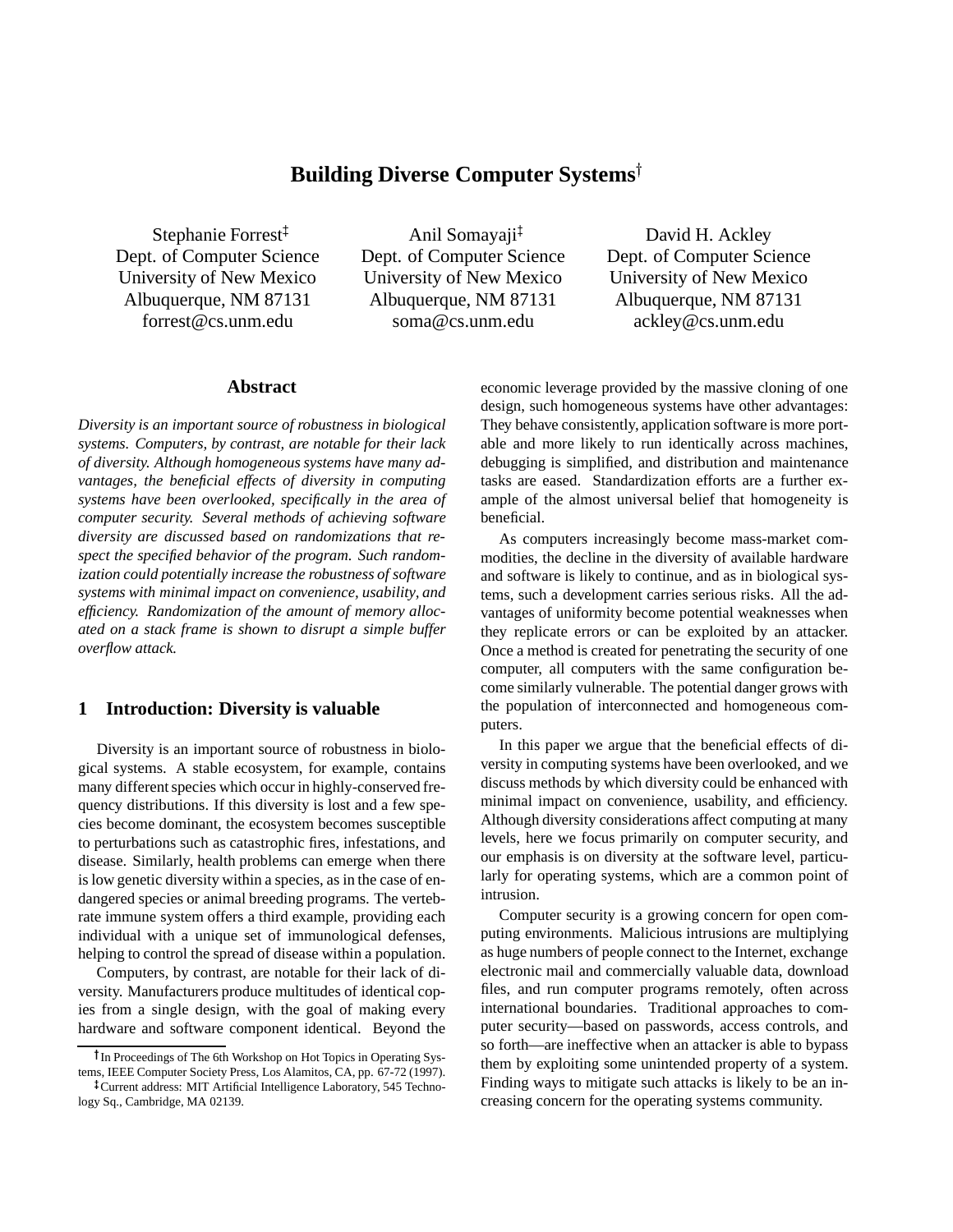Deliberately introducing diversity into computer systems can make them more robust to easily replicated attacks. More speculatively, it might also enhance early detection of timing problems in software and other faults. Today, each new discovery of a security hole in any operating system is a serious problem, because all of the installed base of that operating system—thousands, if not millions, of machines, running almost exactly the same system software may well be vulnerable. An attack script developed on one machine is likely to work on thousands of other machines. If every intrusion, virus, or worm had to be crafted explicitly to a particular machine, the cost of trying to penetrate computer systems would go up dramatically. Only sites with high-value information would be worth attacking, and these could be secured using stronger methods. The relevance of diversity to computer security was recognized as early as 1989 in the aftermath of the Morris Worm, when it was observed that only a few machine types were vulnerable to infection [2]. Yet, this simple principle has not been adopted in any computer security system that we know of.

## **2 Strategy: Avoid Unnecessary Consistency**

Our goal is to prevent widespread attacks by making intrusions much harder to replicate. Can we introduce diversity in a way that will tend to disrupt malicious attacks—even through security holes that have not yet been discovered—without compromising reliability, efficiency, and convenience for legitimate users? We believe that the answer is yes, because computers today are far more consistent than necessary. For example, all but the lowest-level computational tasks are now implemented in a high-level programming language, and for each such program there are many different translations into machine code that will accomplish the same task. Each aspect of a programming language that is "arbitrary" or "implementation dependent" is an opportunity for *randomized compilation* techniques to introduce diversity. Here we extend the term "compilation" beyond its usual meaning to include both load- and execution-time transformations [1]. Such diversity would preserve the functionality of well-behaved programs and be highly likely to disrupt others by removing unnecessary regularities. We refer to the strict virtual machine implied by a programming language's semantics as "the box." As far as possible all functional properties not required by a language's semantics should vary across individuals, a principle that we refer to as "surrounding the box with noise." In short, when a property is described by a programming language as "arbitrary," that should mean "random," not "unspecified but usually constant."

We have adopted the following guidelines to help us identify the most promising directions to explore:

1. Preserve high-level functionality. At the user level, the

behavior of different systems should be predictable, and the input/output behavior of programs should be identical on different computers.

- 2. Introduce diversity in places that will be most disruptive to known or anticipated intrusion methods.
- 3. Minimize costs, both run-time performance costs and the cost of introducing and maintaining diversity. We believe that the latter is likely to be related directly to where the variations are introduced in the software development process. A load-time modification is likely to be less expensive than a compile-time modification which in turn is less expensive than requiring a developer to write multiple versions of application code.
- 4. Introduce diversity through randomization. Techniques based on prior knowledge of the semantics of the property being varied would also be possible, but they are unlikely to scale as well as methods based on randomization.

## **3 Possible Implementations**

There are a wide variety of possible implementation strategies for introducing diversity. In this section, we discuss several of these and their implications for security. Our emphasis is on variability that can be introduced into software between the time that the software is written and when it is executed, and as we mentioned earlier, we believe that variations introduced late in the compilation process are most likely to be successful. The expense of producing a unique executable for every different machine is high, and there are many ways that variations could be introduced after an executable is written. In our initial explorations, however, we cover as many different kinds of transformations as possible. We consider methods ranging from those that produce variability in the physical location of executed instructions, the order in which instructions are executed, the location of instructions in memory at run-time, and the ability of executing code to access external routines, files, and other resources.

#### **3.1 Adding or deleting nonfunctional code**

Perhaps the simplest method is to insert no-ops or other nonfunctional sequences of instructions at random locations in compiled code. Depending on the architecture, this could potentially affect timing relations at execution-time and would slightly change the physical location of instructions. It would also interact with compiler optimizations that insert no-ops to preserve cache alignment, but it might be possible to insert the nonfunctional code in such a way as to respect cache alignment constraints.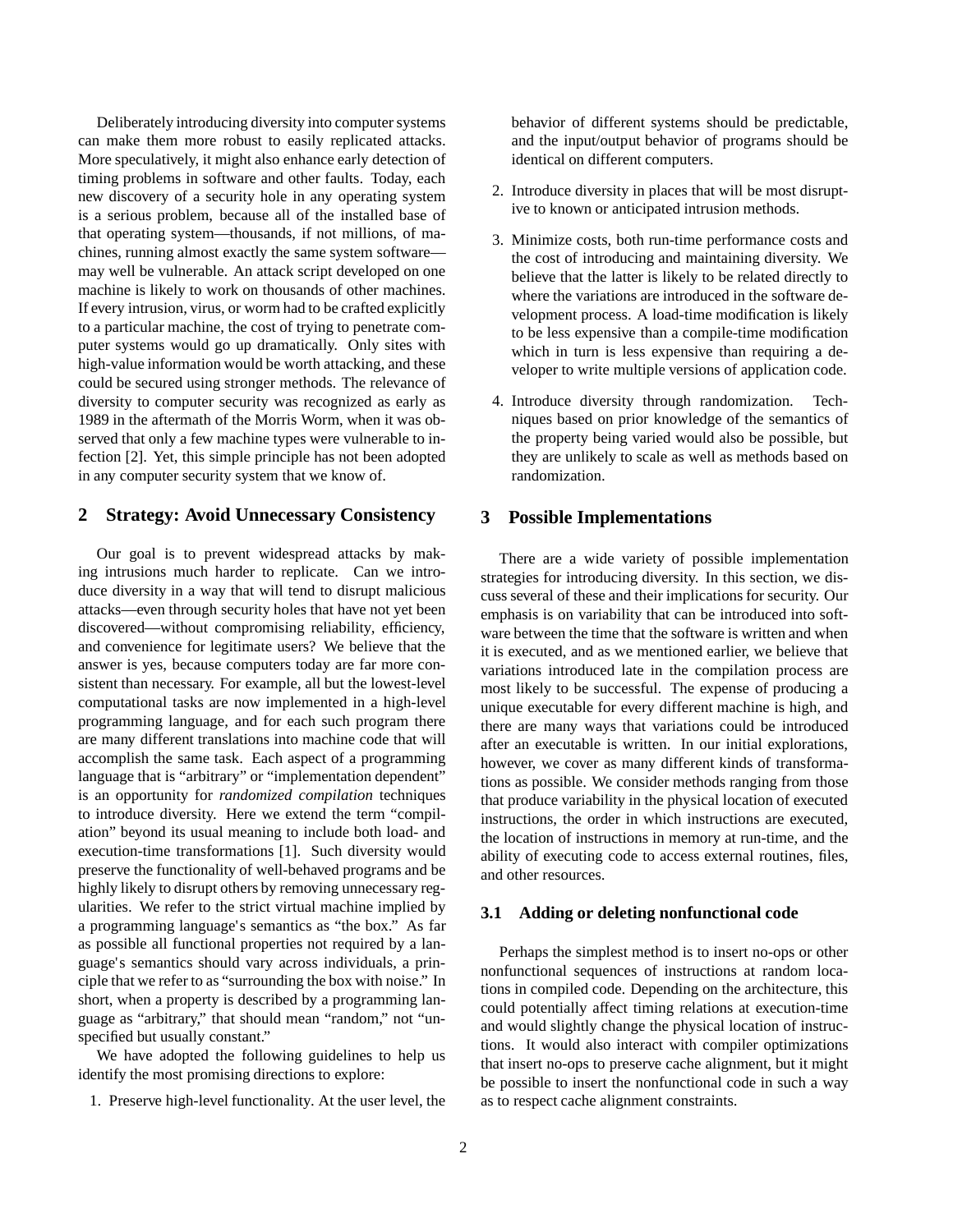The timing attacks reported on RSA [3] could potentially be disrupted using this method, although other remedies for this particular attack have also been proposed.

#### **3.2 Reordering code**

Optimizing and parallelizing compilers use many techniques to improve performance, and some of these could be used to generate code variations. For example,

1. Basic blocks: Rearrange the basic blocks of compiled code in random order. This would cause instructions to be stored in different locations but would not affect the order in which they are executed. However, basicblock placement is an important performance optimization [6], so the impact on execution-time efficiency for this method is likely to be large.

Basic-block rearrangements could potentially disrupt some viruses. However, most file-infector viruses insert a single jump instruction that transfers control to the virus code (stored at the end of the program), and then return control to the original program. Thus, rearranging basic blocks in the program segment would be unlikely to affect this large class of viruses.

- 2. Optimizations for parallel processing: Many techniques exist for producing blocks of instructions that can be run simultaneously on multiple processors. These techniques could be applied to code intended for execution on a single processor, resulting in a unique order of execution. We do not know what if any intrusion methods this would disrupt. Further, the amount of variability that could be produced with this method would be limited to the amount of parallelism that could be extracted from the original program.
- 3. Instruction scheduling: Vary the order of instructions within a basic block, while respecting the data and control dependencies present in the source code. A preliminary study of the source code for the Linux kernel concluded that the number of different orderings that could be automatically generated was very high [5]. As in the case for basic-block rearrangements, interactions with code optimizations would need to be considered carefully to avoid serious degradations of execution-time performance.

## **3.3 Memory layout**

There are standard ways of allocating memory when programs execute and of ordering the components of memory. These are arbitrary and could be varied in many ways. Here are a few examples:

- 1. Pad each stack frame by a random amount (so return addresses are not located in predictable locations). The amount of padding could be fixed for each compilation and varied between compilations, or it could be varied within a single compilation.
- 2. Randomize the locations of global variables, and the offsets assigned to local variables within a stack frame.
- 3. Assign each newly allocated stack frame in an unpredictable (e.g., randomly chosen) location instead of in the next contiguous location. This would have the effect of treating the stack as a heap, which would increase memory-management overhead. Many functional languages have this capability for constructs such as closures.

Some of these memory-layout schemes would likely disrupt a pervasive form of attack—the buffer overflow—in which an input buffer is intentionally overflowed to gain access to an adjacent stack frame.

There are several potential complications, however, including whether and how to preserve Application Binary Interface (ABI) compatibility, preserving the correct functionality for certain user functions (e.g., the C function "alloca"), and how to maintain compatibility with dynamic libraries. In spite of these complications, we consider memory-layout modifications to be a promising initial direction, because buffer overflows are such an important path of intrusion.

#### **3.4 Other transformations**

- 1. Process initialization: Instructions that are executed before user code could be varied. Such changes could involve varying object files such as crt0.o that are linked into every executable and are responsible for calling main. Alternatively, it would be possible to introduce variations in the kernel (e.g., in execve) such that data locations (e.g., command-line arguments and environment variables) are randomized.
- 2. Dynamic libraries and system calls: For a program to run on different machines, it must know the correct names and arguments for dynamic library routines and system calls. By varying names and permuting arguments, binaries could be made machine-specific. An importation process could also be developed that would allow users to convert foreign binaries into the local format. Such changes would make it much harder for viruses and worms to propagate.
- 3. Unique names for system files: Varying the names of common system files so they are difficult for intruding code to find would be highly effective against attacks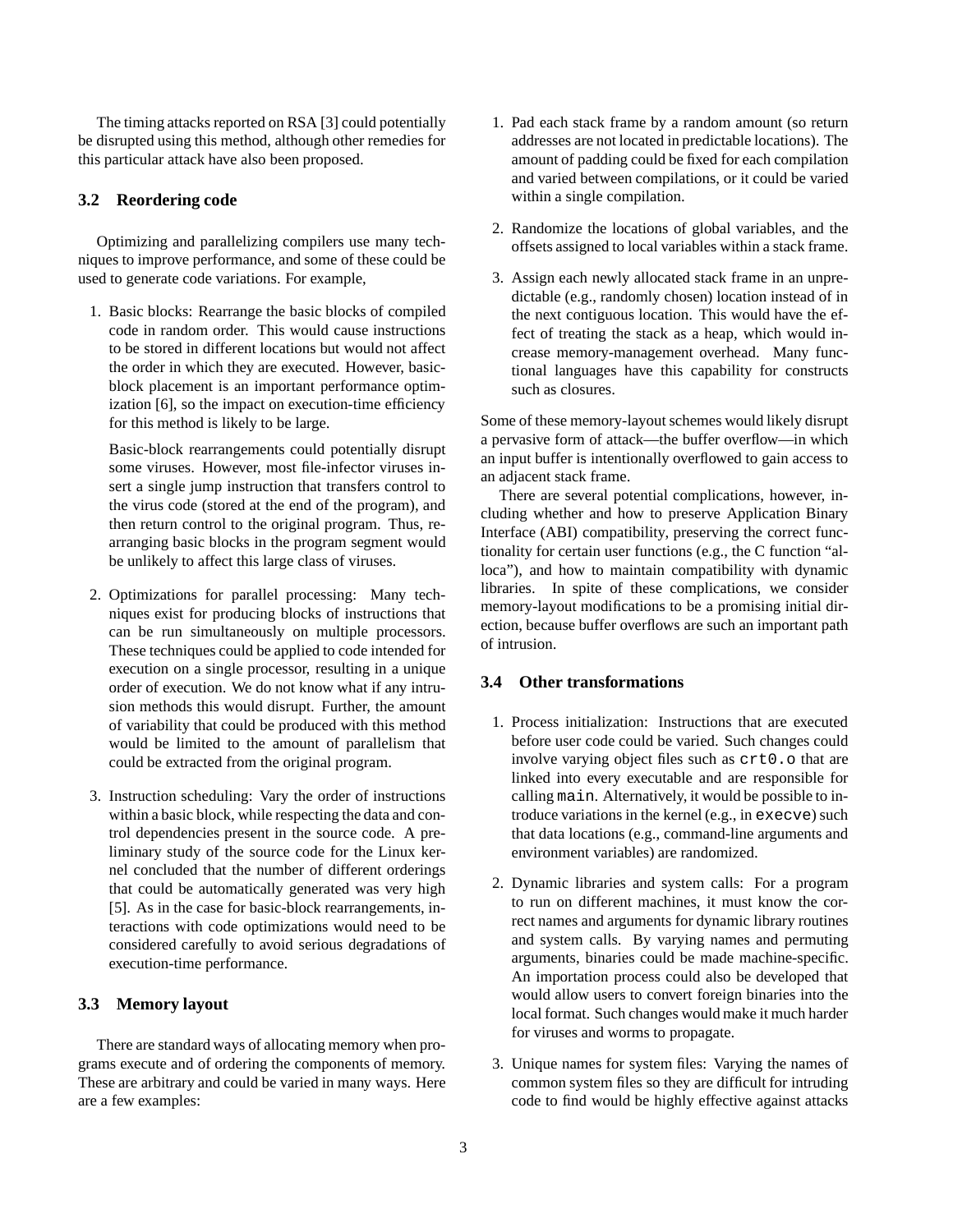targeting these files. However, such changes would complicate system administration unreasonably unless authorized administrators were provided with a secure interface under the inverse mapping (from the randomized names back to their standard counterparts).

- 4. Magic numbers in certain files, e.g., executables: The type of information contained in many files can be (at least tentatively) identified by searching for characteristic signatures at the beginning of the file. Individual systems could re-map such signatures to randomly chosen alternatives and convert the signatures of externally obtained files via an explicit importation process.
- 5. Randomized run-time checks: Many successful intrusions could be prevented if all compiled code performed dynamic array bounds checking. However, such checks are rarely performed in production code because of perceived performance costs. Instead of requiring every program to pay the cost of doing complete dynamic checking, each executing program could perform some of these checks (potentially a very small number of them). Which checks were to be performed could be determined either at compile-time or at runtime.

#### **4 Preliminary Results**

As an initial demonstration of these ideas, we have implemented a simple method for randomizing the amount of memory allocated on a stack frame and shown that it disrupts a simple buffer overflow attack (item 1 from Section 3.3). Buffer overflow attacks arise because many programs statically allocate storage for input on the stack, and then do not ensure that their received input fits within the allotted space. Because C does not require array bounds to be checked dynamically, overflows can result in the corruption of variables and return addresses. Buffer overflows are problematic in the context of programs that run as root in UNIX, primarily because they provide a way for a nonprivileged user to obtain root access. However, any script exploiting such vulnerabilities is brittle. To overwrite the return address, the distance between the start of the buffer and the function's return address on the stack must be known as well as the exact location of the code to be executed.

If every compilation produced an executable with a different stack layout, then exploit scripts developed on one executable would have a low probability of success on other executables. To change the layout of the stack, we increase the size of the stack frame by a random amount, by adding a random amount of space to certain stack slots. Such additions affect both the stack layout for the modified function and the exact locations of every function called by it. To

implement this, we made a small modification to gcc (version 2.7.2.1), so that it adds a random number of bytes to any stack allocation request larger than 16 bytes, where the number of extra bytes is randomly selected to be between 8 and 64 in increments of 8. That is, on each new stack allocation request (above the 16-byte threshold), a random number is selected (one of 8, 16, 24, ..., 64) which designates the number of bytes of padding for that call. This gives one example of how a compiler could help users create unique systems, which are vulnerable to attack but vulnerable in ways different from every other computer.

The idea behind the 16-byte threshold is to minimize the amount of unnecessary padding. Because the buffer overflow technique requires a relatively large buffer in which to store the intrusion, it is unnecessary to pad stack allocations smaller than some threshold. We have not experimented with different threshold sizes but chose one that we believe is well below the threshold needed for buffer-overflow attacks.

The revised version of gcc produces a program that disrupts a simple buffer overflow attack against lpr on Linux 2.0.28, Debian Linux 1.1 [4]. This attack works by giving lpr a large argument for the -C (class) command-line switch. In the function card, lpr copies the commandline argument into a fixed size local buffer causing an overflow. As a result, card transfers control to the original copy (located in argv), which execs a shell running as root. This attack is disrupted by changing the size of the buffer, preventing card's return address from being overwritten.

These modifications have a relatively small impact on execution-time performance. In tests of gzip and gcc (compiled by both the modified and unmodified versions of gcc) the differences in CPU time were negligible. Because our modifications cause a program to expand its use of stack memory, we expected some reduction in performance, which testing on additional programs might reveal. An important question is how much extra stack space is required for this method to be effective. In terms of static stack space, the answer appears to be 10-15%. In the gzip example, 17 slots exceed the 16-byte threshold (thus, qualifying for modification) out of a total of 125. Notably, these 17 slots consume most of the stack usage for the program (93%). Similarly, in the case of gcc, 313 slots exceed the threshold, out of 6183 total. The 313 slots account for 64.7% of the stack usage.

There are several parts to a buffer-overflow attack: (1) overflowing the original buffer to gain access to a return address, (2) transferring control to a known location containing intrusive instructions, and (3) executing the intrusive instructions. The stack-frame variations we described affect the first of these but not necessarily the second. For example, in Linux, command-line arguments passed to argv are stored in a predictable location determined by the ker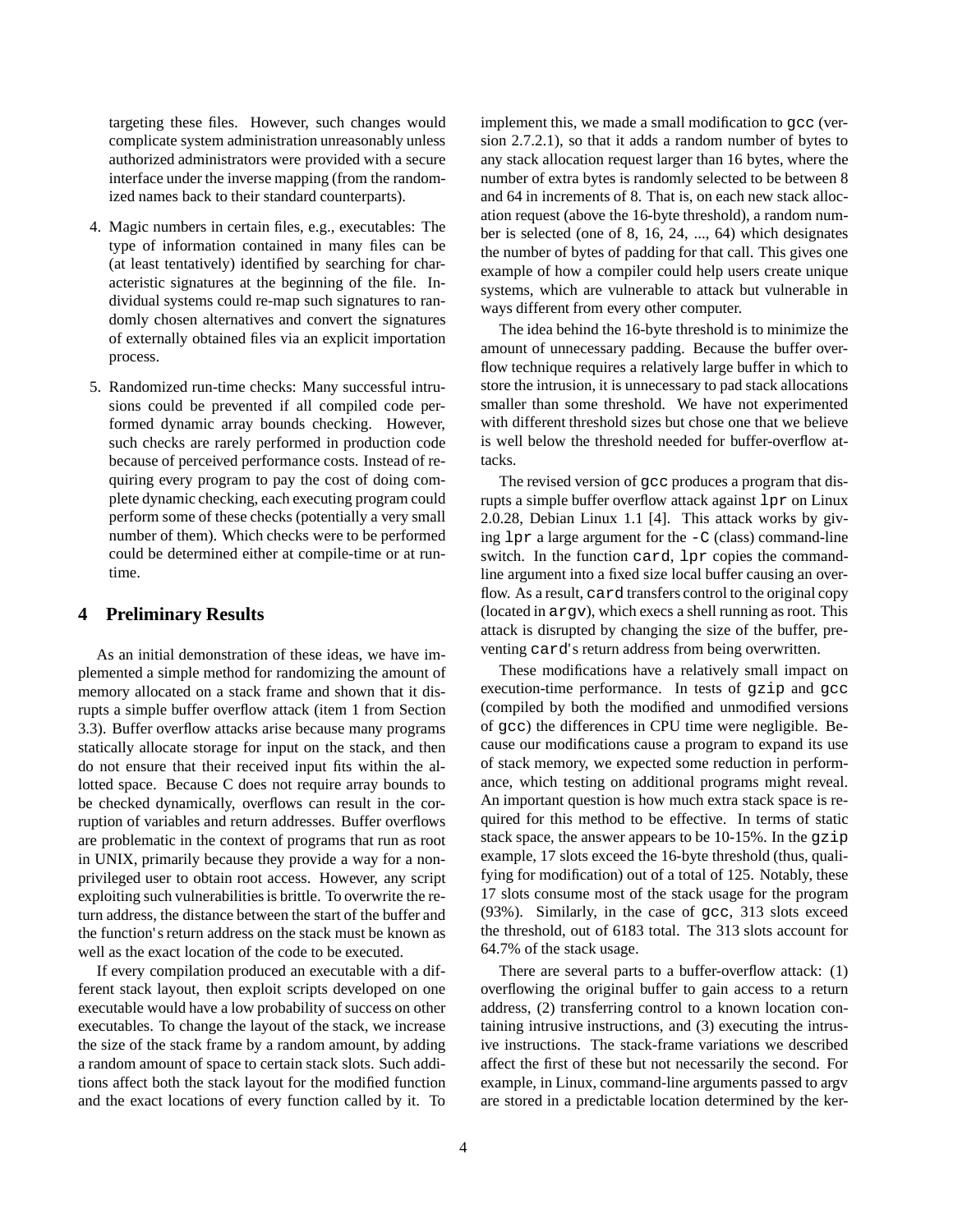nel and are not affected by stack-frame modifications. The contents of argv are later copied into a stack frame (this is the buffer that is targeted for the overflow), but the attacker has the option of transferring control to the original copy (stored in a highly predictable location). Although our method successfully disrupts the overflow and subverts the attack, these considerations suggest yet another possible randomization—one that we plan to explore in future work.

# **5 Impact on Computer Security**

Here we give a brief overview of common security problems and our assessment of which diversity methods would be most effective against them. Unfortunately, assessing and documenting the most common routes of intrusion is difficult: (1) new routes of intrusion are continually being discovered, (2) old routes of intrusion are sometimes patched, (3) there are few if any reliable statistics on successful intrusions, and (4) there is a distinction between the variety of intrusion methods and the frequency with which they are exploited.

Software errors (e.g., buffer overflows, insecurely processing command-line options, symlink errors, temp file problems, etc.) lead to several common forms of attack. Memory-layout variations, such as the one we implemented, would primarily affect buffer overflows. A race condition is an interaction between two normally operating programs via some shared resource (often, a file). Compilation techniques, such as the ones we have discussed, are unlikely to prevent race conditions. However, diversity at the level of the shared resource would likely be effective. For configuration problems (e.g., setup errors in how a service is provided or file permission problems), unique naming of system files would be highly effective. Denial-of-service attacks are sometimes due to software errors and sometimes due to lack of resource checking or poor policies. Thus, one diversity technique alone is unlikely to address all denialof-service problems. For problems associated with insecure channels (e.g., IP spoofing, terminal hijacking, etc.), we expect that cryptography techniques are probably more helpful than diversity techniques, at least for diversity generated on a single host. Trust abuse, including key management problems and inappropriately trusted IP addresses, could be addressed by generating a unique profile of each computer's behavior and using it to establish identity. A final security problem that has been well-studied is that of covert channels. It might be possible to introduce diversity to prevent exploitation of covert channels, although we have not studied it well enough to have specific suggestions.

Within computer security there is widespread distrust of "security through obscurity"—for example, proprietary cryptographic algorithms that are kept secret on the grounds that publishing their algorithms would weaken their security. Such distrust is warranted—proprietary cryptographic algorithms, once revealed, often turn out to have serious flaws. Nevertheless, it is worth noting that at the level of whole systems, all security is ultimately based on making some aspect of the system obscure, whether it be passwords or private keys. Possession of a secret is the basis for granting differential access. By randomizing implementation dependencies, our approach can be thought of as adding a new level of automatically-generated "secrets" that are transparent to properly functioning code, but which misbehaving code must possess to crack the system successfully. Further, at the level of algorithms, our approach would actually reduce obscurity by eliminating obscure implementationdependent consistencies of which the algorithm designer was unaware and certainly did not intend, but which, once discovered, might form the basis of an attack.

For some security applications it is important to certify that a computer system is trustworthy, through a combination of proving formal properties about the specification and testing and analyzing the implementation. Although the method we propose would complicate the testing procedure, any system that stayed within its formal specifications ("in the box") would be robust to variations outside the box. Thus, an implementation that successfully withstood random variations of the sort we propose would be more trustworthy than one that did not.

# **6 Conclusion**

Diversity techniques such as those we have proposed here can serve an important role in the development of more robust and secure computing systems. They cannot, by themselves, solve all security problems, because many exploitable holes are created completely "within the box" of a program functioning under the semantics of the language in which it is written. And indeed, diversity techniques may sometimes disrupt legitimate use by unmasking unintended implementation dependencies (i.e., "bugs") in benign code. Nonetheless, the essential principles of diversity—"avoid unnecessary consistency," and "surround the box with noise"—express a strategy that is likely to find use in the computers of the future.

This approach can only be successful if it is low-cost, having minimal impact on run-time efficiency and maintainability. In this paper, we have concentrated on outlining a wide variety of possible approaches, to stimulate further ideas and suggestions. An important area of future research is to assess these and other ideas more systematically to determine which ones are worth implementing.